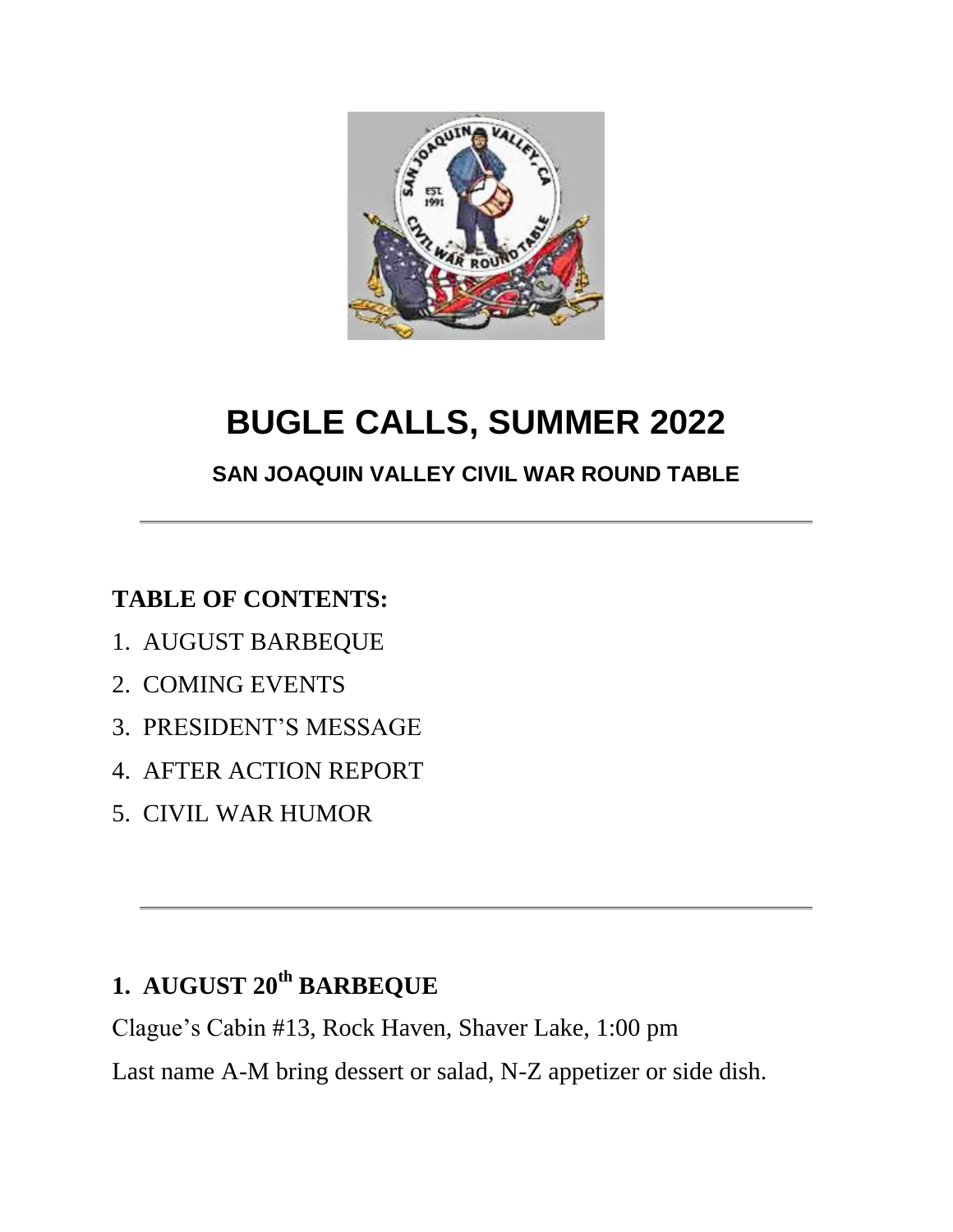**Call Brian & Linda for RSVP & directions at (559) 284- 4969, or email brianhclague@gmail.com**

#### **2. COMING EVENTS:**

A. September 8<sup>th</sup> Meeting: Professor Alan Sissenwein on General "Kill" Cavalry"

B. October: Kearney Park, Civil War?

C. October 13<sup>th</sup> Meeting: Tom Ebert on Lincoln and Emancipation

D. November 4<sup>th</sup>, 5<sup>th</sup>, 6<sup>th</sup>: West Coast Civil War Conference, Fresno

C. Nov.  $10^{th}$  Meeting: Ron Vaughan presents "10 Critical Decisions" that determined the outcome of the Civil War

D. December 8<sup>th</sup>: Christmas Party and Michael Spencer sharing about R.E. Lee's 2<sup>nd</sup> Home at Derwent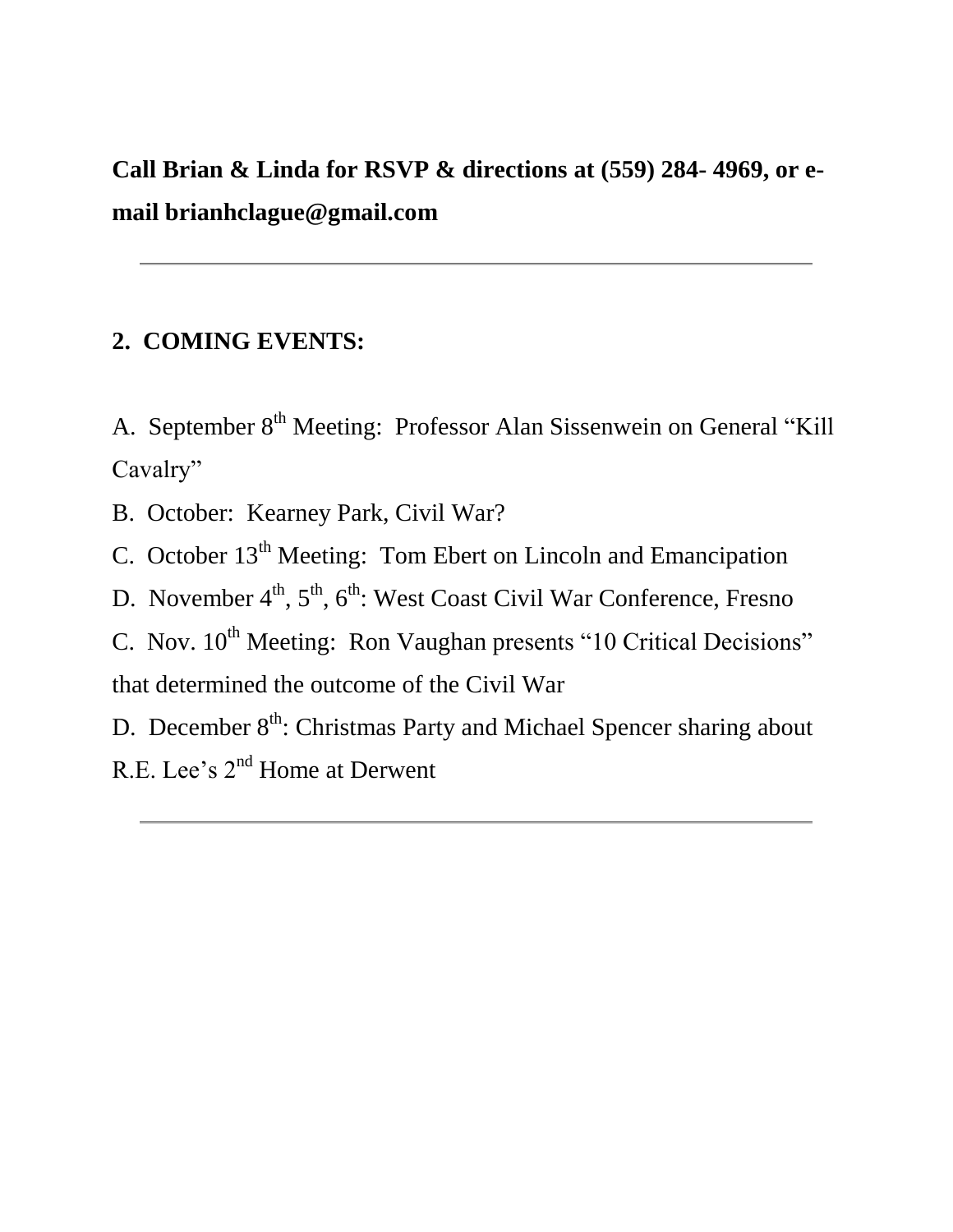# **3. PRESIDENT'S MESSAGE BY MICHAEL SPENCER**

Hi there,

Last week I attended the Westerner's  $(a)$  Mimi's Cafe a guest of Lisa Peters', after dinner we heard the speaker talk about the antebellum south (civil war before & after). It was very informative. Lots of photos.

As you know our C W group is on a summer hiatus, so no meeting June - July. Ron emailed me that Brian and Linda have chosen a date for the Shaver BBQ, it will be, Saturday August  $20<sup>th</sup>$ . See "Events" for details.

P.S. Jonathan (Schultz) and Katie got married May 14th.

Regards,

Michael Spencer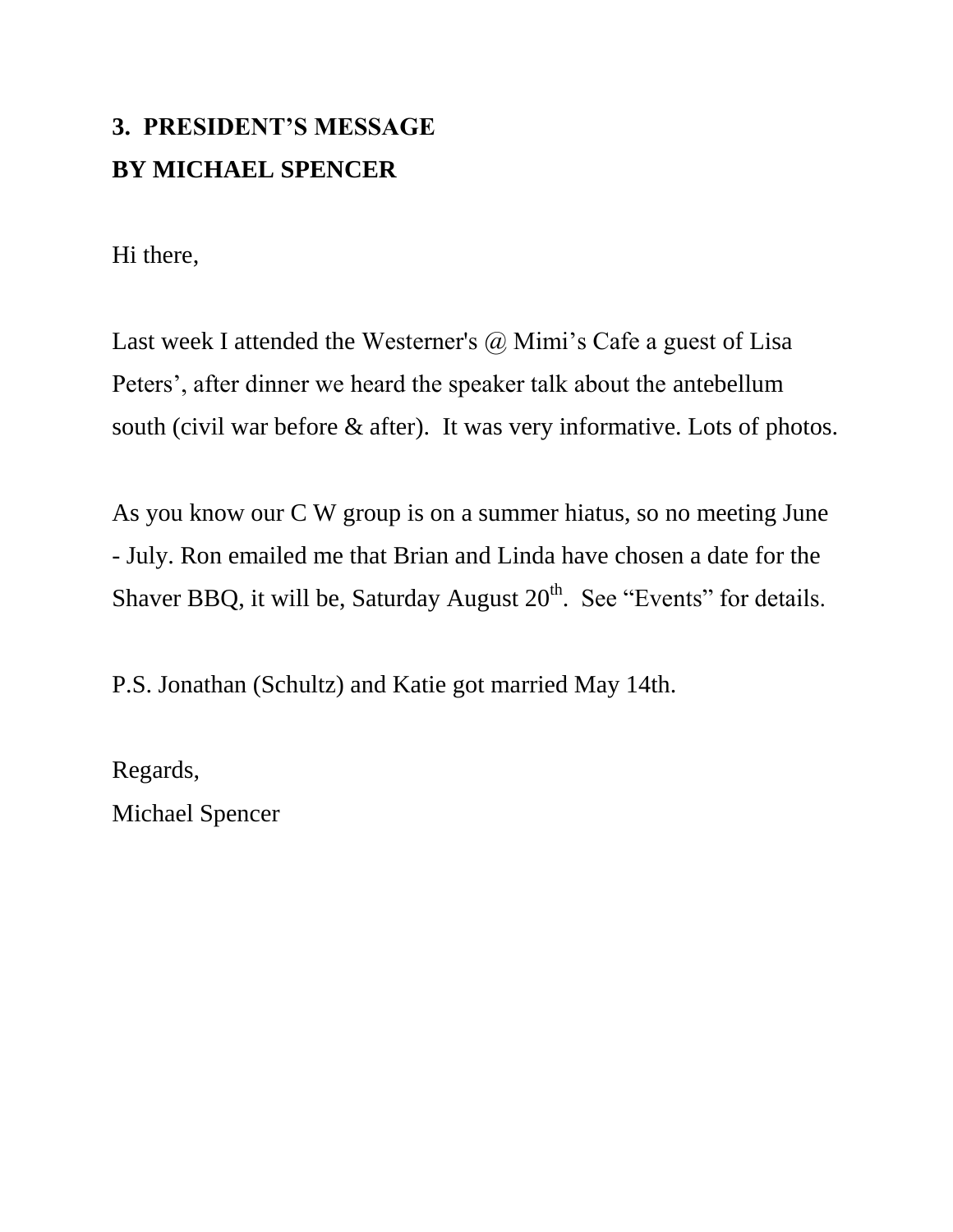### **This month's CW tidbit….Stonewall Jackson's flank march and attack, May 2nd**.

After concluding their momentous conference Stonewall Jackson left Lee to get his division moving. About 7 AM the lead regiments far past Lee's headquarters. Then Jackson appeared, the two men talked briefly and Jackson canceled along the furnace Road. The two daring generals never saw each other again. Jackson spurred ahead to join General Robert Rhodes division in the lead and to urge the troops to hurry. "Press on press forward" he called out over and over leaning forward on his horse, his cap as usual pulled down almost over his eyes. "Permit no struggling. See that the column kept closed. Press on press on!"

Speed was indeed essential. To work his way around to Hookers right, Jackson had too march is 26,000 soldiers almost 14 miles on a roundabout route along the narrow dirt road, he hoped were hidden from the federal's. And he had to do it while before nightfall, to allow time to deploy and launch his surprise attack. The warey, underfed troops trudged on as best they could, the column heading west and south on furnace Road then eventually north on rock Road with a few delays.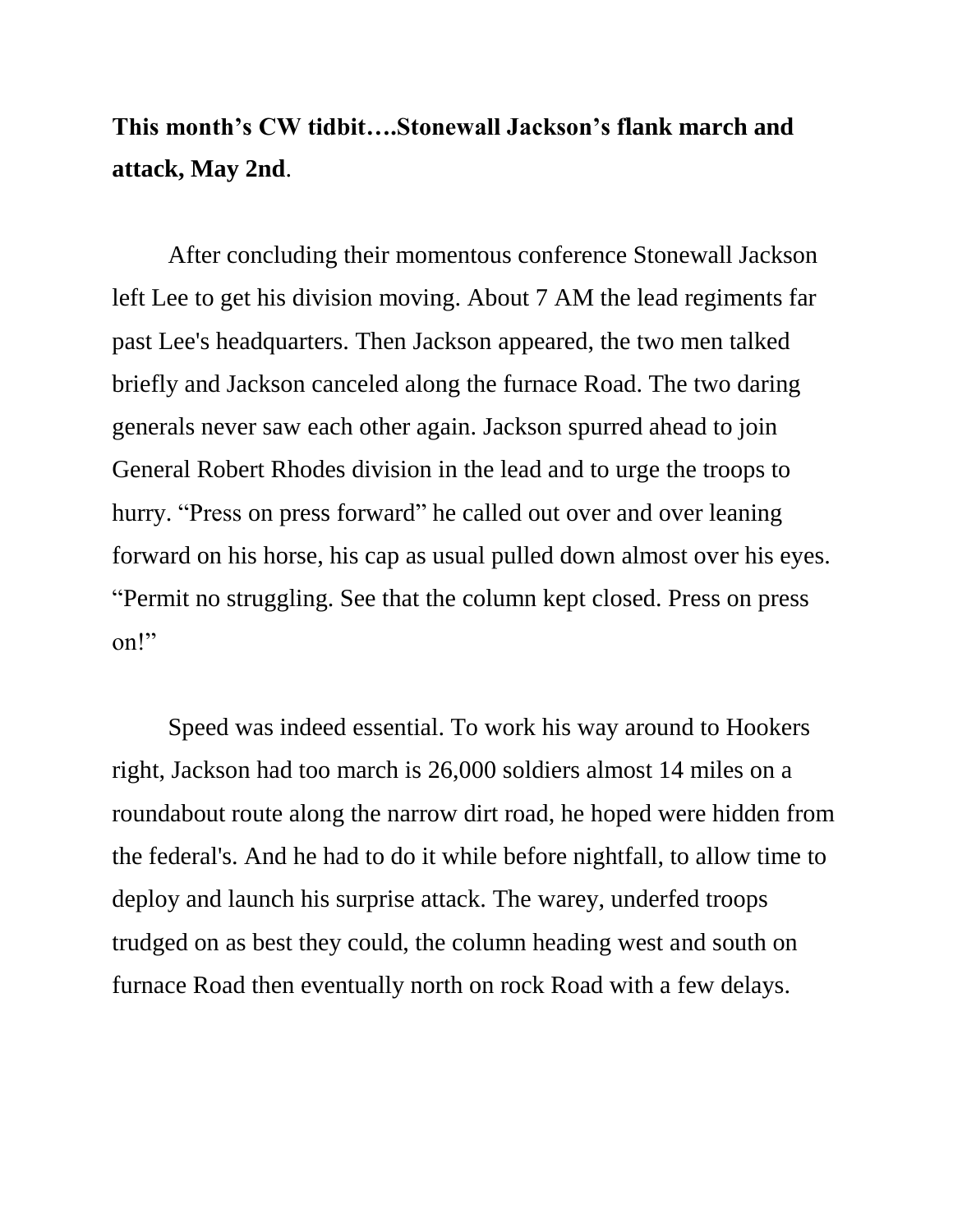Jackson's march had in fact been spotted by union lookout at Hazel Grove, a small rise south -west of Chancellorsville. Given the news, Hooker soon concluded correctly for once that Lee might be trying to flank him, and he sent a message to General Howard the XI Corps commander, but then hooker did nothing to harass Jackson's column until mid-day, when he finally gave Sickles 3rd Corps permission to advance cautiously. The combative Sickles did more than that launching an attack that strictly overran what amounted to Jackson's rear guard the 23rd Georgia at Catherine furnace, and threaten to roll up the rear of Jackson's column. Soon, however, a rebel counterattack threw the federals back.

This commotion actually aided Jackson. Combine with reports that the long confederate columns sneaking west including number of wagons it somehow convinced Hooker that Lee's entire army was retreating. Out on the union right, where the blow was to fall, Senior commanders dismissed the warning of Jackson's approach that came in sick and fast from Federal pickets throughout the afternoon.

By the time the Confederate troops reached the orange turnpike and started deploying, less than three hours of daylight remained, but Jackson never thought of postponing the attack. Quietly with orders murmured and undertones the officers marshaled troops into two long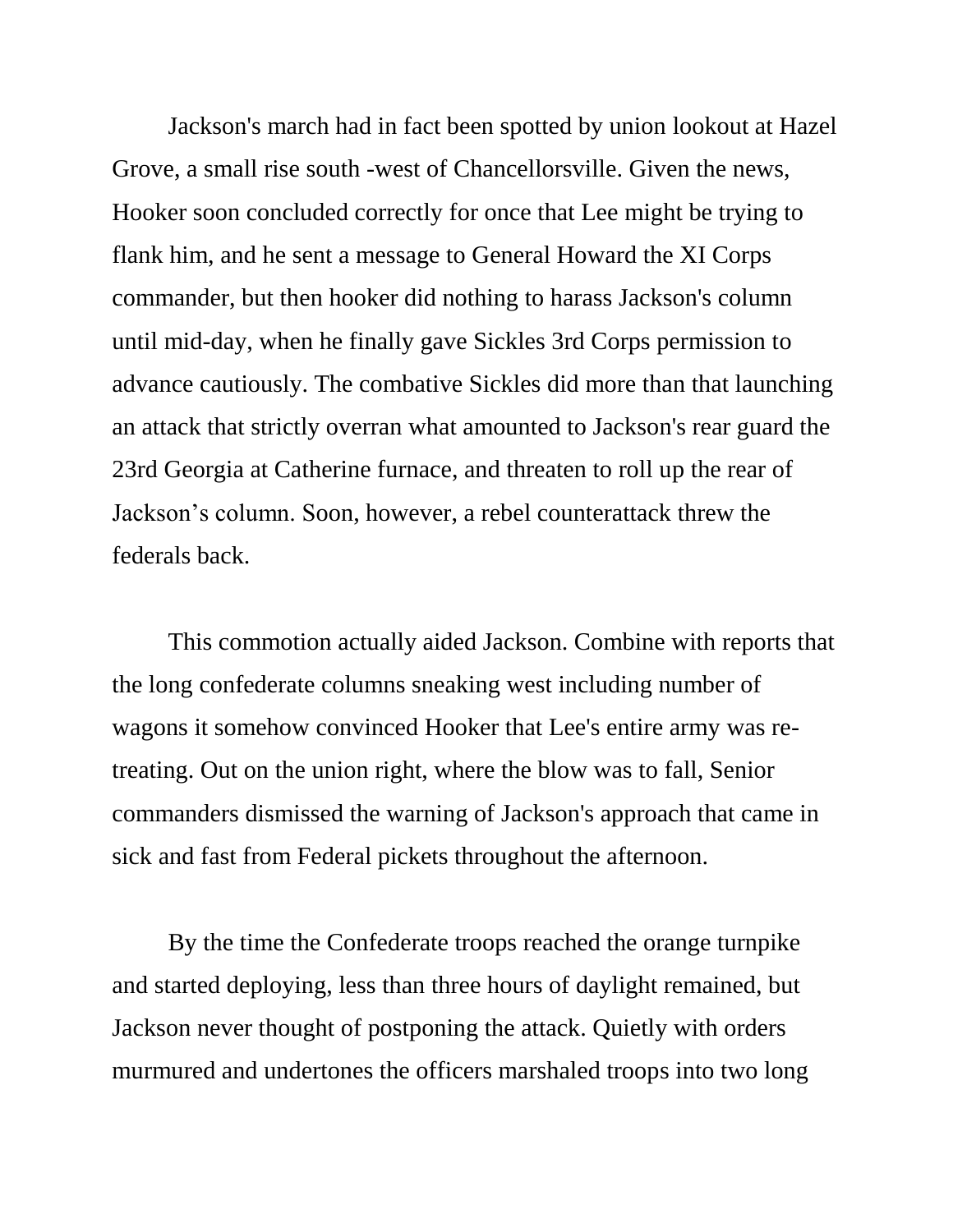lines straddling the Orange Turnpike, Raleigh E. Colston's next, with AP Hills still forming up in the rear. Finally at 5:15 PM by his pocket watch Jackson turn to Roses and said simply you can go forward then.

Minutes after Rodes' troops moved they were spotted and fired on by startled union pickets. The surprise over, the attackers screamed the blood cuddle rebel yell – forward through the dense underbrush and smashed into the camps of Leopold von Gilsa's brigade. Some of the union troops from ranks and got off a volley or two, but most were taken in the flank by blast of gun fire and fled without firing a shot.

Shortly the federal retreat turned into a route, and terrified men streamed through the forest and chaos. By dusk the Confederates had race to head in there while charge more than 2 miles, but by then many units had become mixed, and the exhausted and famished men were unable to find their officers or regiments. Slowly the attack shuttered to a halt.

Well after dark, assist officers desperately try to sort out their distorted ranks, Jackson did something innocuous but perfectly in character. Not satisfied with his brilliant victory, he wrote ahead to scout out a side track of the plank Road that he could use to watch a knight attack and, he hoped, utterly destroy the enemy. Has he wrote back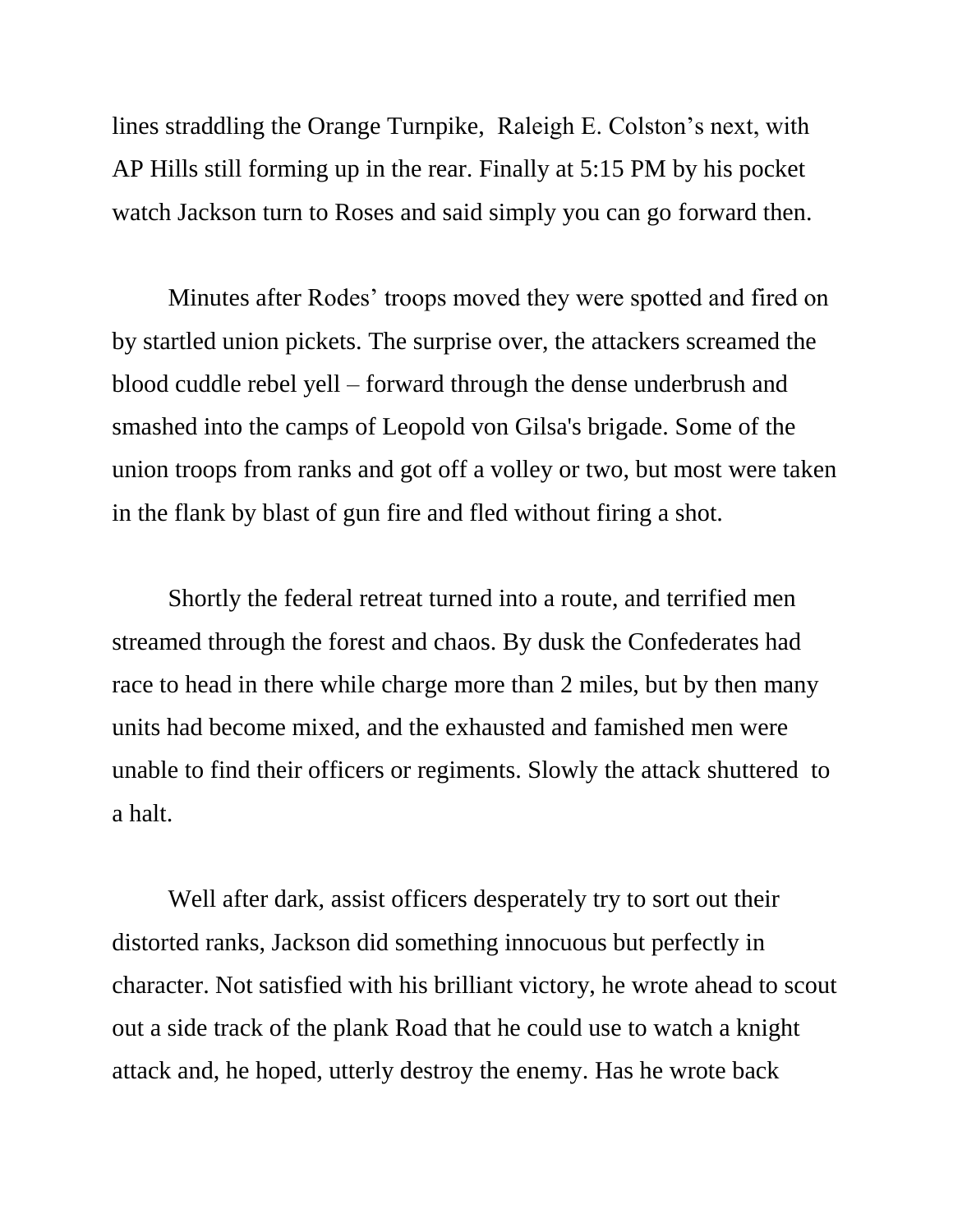about 9 PM jittery troops of the 18th North Carolina mistook his party for federal Calvary and fired wildly into the dark. Jackson was hit three times, two bullets shattering his left arm, which was amputated shortly after he was taken to the rear.

While a courier had reached General Lee with the news that Jackson had been shot by his own troops. Lee gave a moan and seemed on the verge of tears, the courier recalled, then asked not to hear of any details. "It's too painful to talk about," said Lee. Any victory is dearly but which deprives us of the services of General Jackson even for a short time. But then Lee turn to business confirming the appointment of Jeff Stewart to take over Jackson score and sending Stewart firm orders to hit the Federals with everything he had the next morning.

From the Time Life book *"Voices of the Civil War-Chancellorsville"*

# **4.) AFTER ACTION REPORT: Meeting of May 12th By Ron Vaughan**

\* Fourteen persons were present, including Brian and Linda Clague, who have returned to our area.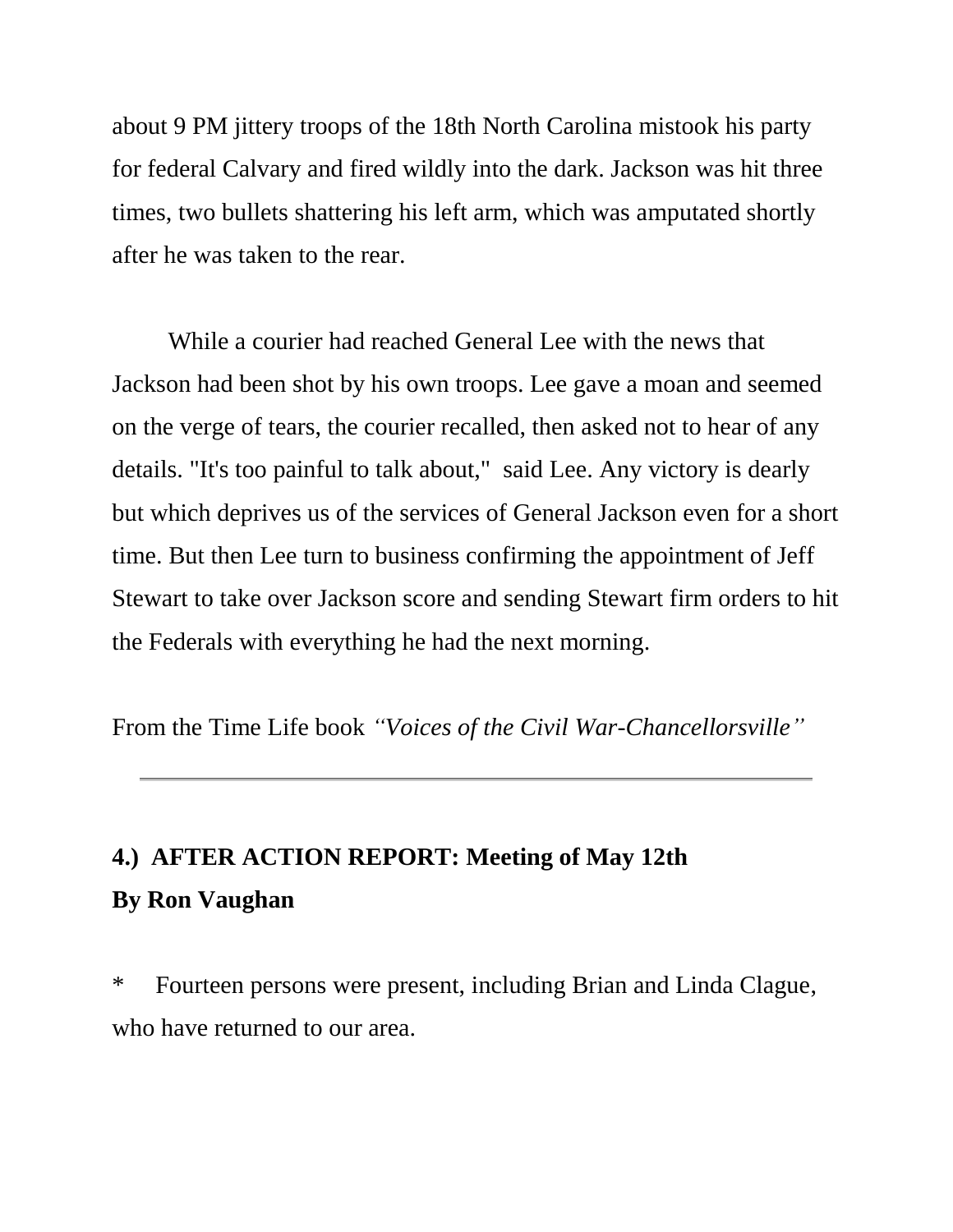\* Treasurer's Report: Bank balance for 4/29/2022 is \$1,481. 6 reservations for Nov. 2022 CWRT Conference.

\* Brian reported the Scottsdale CWRT has lectures online one can view.

\* Ron has acquired 3 boxes of CW books from his late cousin David Vaughan. These will be donated for raffles.

\* Program: "The 1<sup>st</sup> Black Regiment in the Civil War." By Ron V. Opened with a brief look back at the history of Black participation.

 1. The first American to die in the American Revolution was Crispus Attucks, who was shot by the British in the Boston Massacre, 1770.

2. The first Black unit in the American Army was the  $1<sup>st</sup>$  Rhode Island Regiment raised in 1778. It fought bravely through the war until the end at Yorktown.

 3. At the Battle of New Orleans, 1815, a battalion of Freemen of Color participated.

4. The first Black unit to serve in the Civil War was the  $1<sup>st</sup>$ Louisiana Native Guard Regiment, Confederate!! Louisiana had some 25,000 free Blacks, and 1500 volunteered in in 1861 to defend New Orleans. All the company officers were Blacks. When Admiral Farregut's fleet approached the city, the Mayor ordered them to disband. In Sept. 1862, only 107 men and 10 officers (ex-CSA) joined the Union 1<sup>st</sup> La. Native Guard.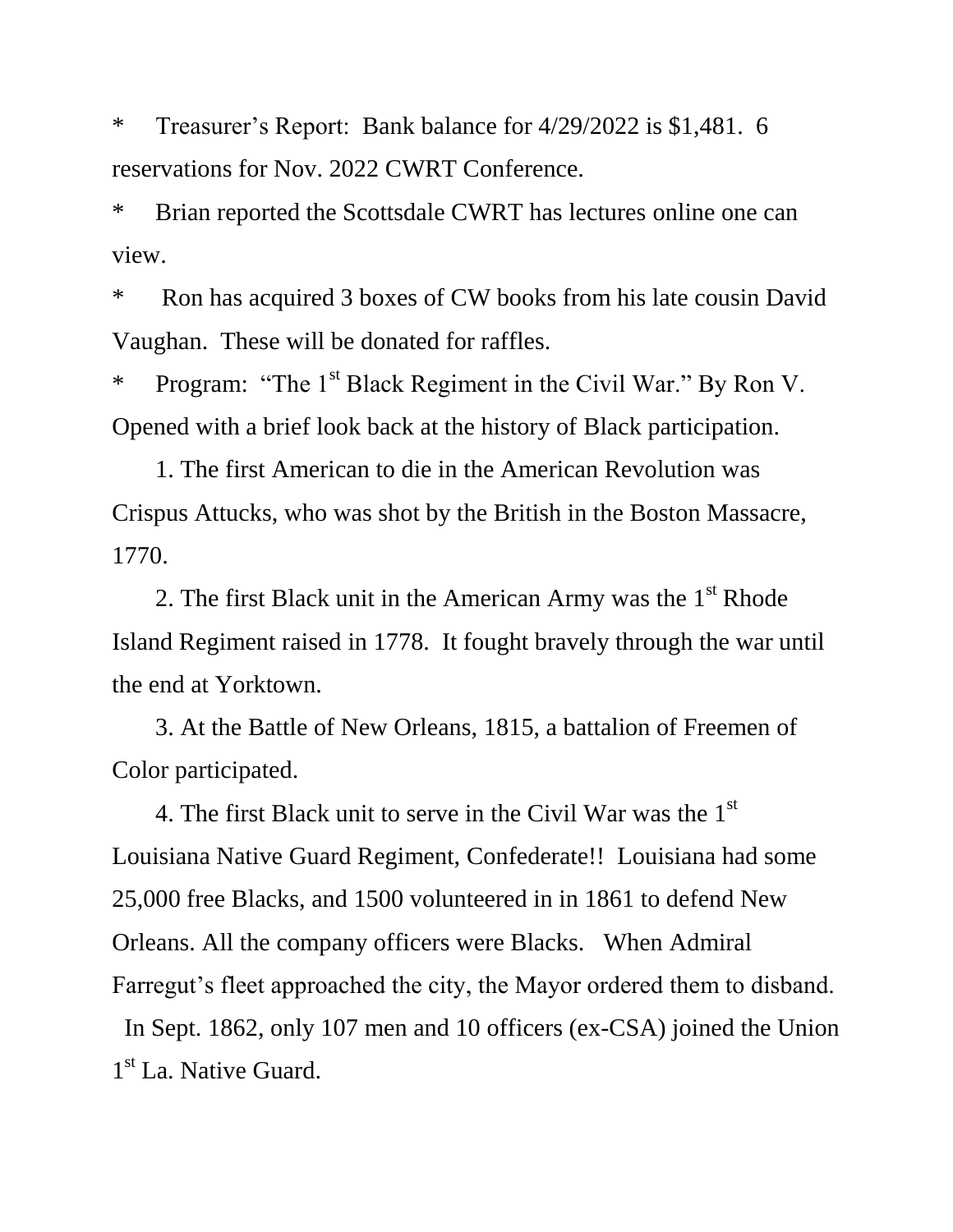5. After the Civil War broke out, Senator James Lane began raising a regiment in June 1862. Recruits were free Blacks and runaway slaves. This was done without authorization by President Lincoln or the War Department. It was mustered into Kansas State service August 4. 1862. Note that the famous  $54<sup>th</sup>$  Massachusetts started recruiting in February 1863.

6. The Colonel of the 1<sup>st</sup> Kansas was James Williams, who had participated in the Underground Railroad. Company D had a Black Captain and two Lieutenants.

7. Not only was the  $1<sup>st</sup>$  Kansas the first recruited, but the first Black unit to fight. Their  $1<sup>st</sup>$  battle was on October  $27<sup>th</sup>$ , at Island Mound, Missouri. One of the Confederate guerrilla's they fought said the Black soldiers "fought like tigers!"

 8. Their battles were: 5/18/63 Rader's Farm, 7/1& 2/63 Cabin Creek, 7/17/63 Honey Springs, 4/18/64 Poison Springs, 9/16/64 Flat Rock Creek, 7/31/64 Fort Smith. All were hard fought and Confederates showed no mercy to the  $1<sup>st</sup>$  Kansas wounded, shooting them in cold blood. On  $12/13/64$  the Regiment was reorganized as the 79<sup>th</sup> U.S. Colored Regiment, which served until it was mustered out 10/18/65. It was the last Colored unit to be mustered out.

 9. Of the total of about 1,000 men, the unit lost 344: 5 officers and 173 enlisted killed, 1 officer and 165 men died of disease.